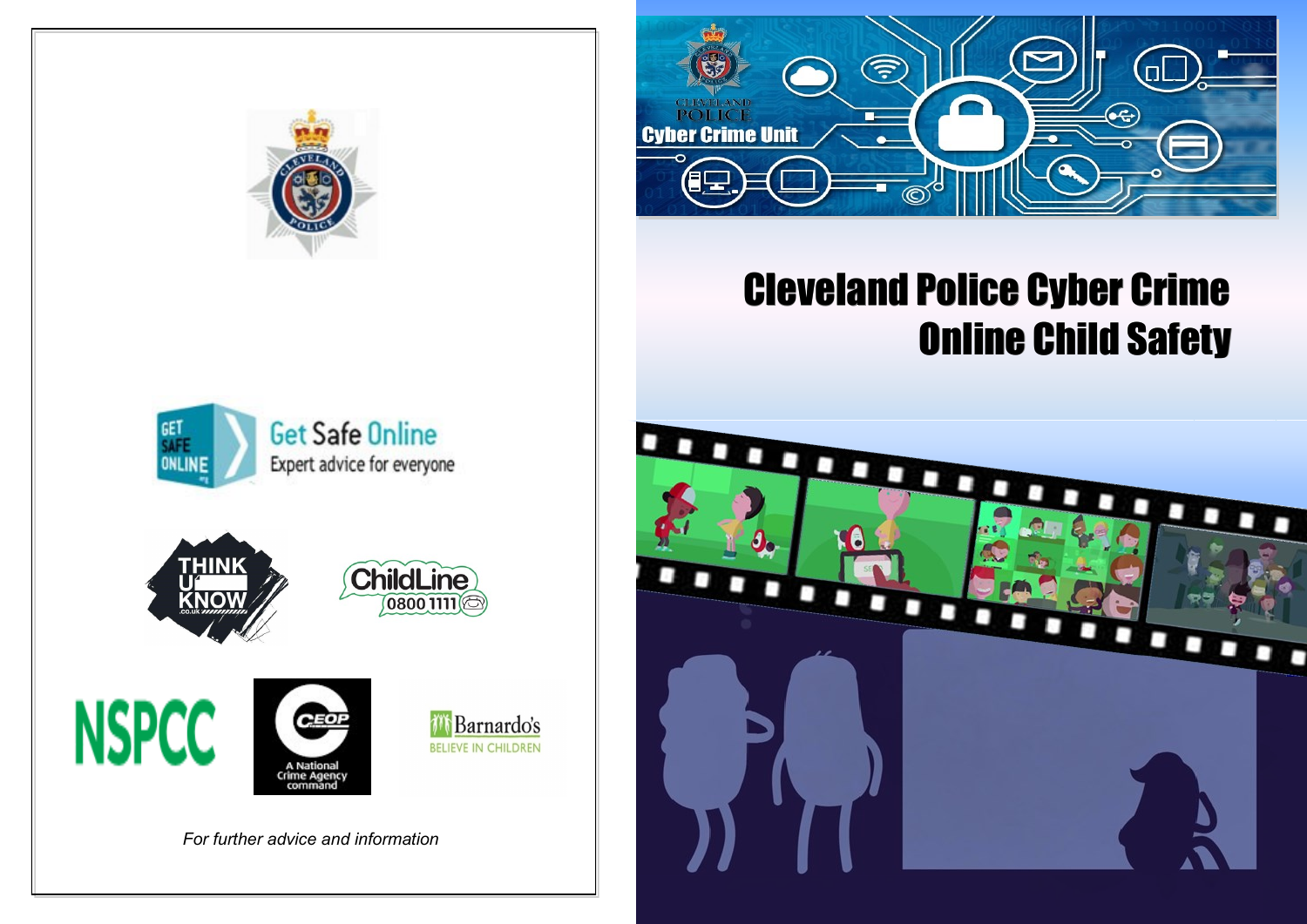Cleveland Police are dedicated to promoting safer internet use and protecting people from becoming victims of cyber crime.

Technology is advancing at such a pace that many people feel left behind because they don't have the knowledge. Children are growing up in this technological world and



from young ages they are using technology and social media which many parents feel they cannot begin to understand.

Parents may worry if they don't know what their child is doing online and they may not know where to look for help.

The good news is that parents don't need to be IT experts in order to help keep their children safe from cyber criminals, all you have to do is …

- ◆ Keep your computer software up to date
- Use antivirus software
- Set parental controls on devices
- Talk to your child about cyber crime including cyber bullying and sexting
- Be supportive and interested in your child's online activities
- Make sure your child knows their options if they are suffering any type of cyber crime

Cyber bullying is where the bully uses technology to communicate with the victim online by using their mobile phones, computers and tablets. Cyber bullying usually occurs via messages or social media.

Examples - The victim may be impersonated by the bully. The bully may develop a screen name similar to the victims, pretend to be them and then make posts. If the bully knows the passwords of the victims accounts, they can access the accounts and make posts pretending to be the victim. The bully could even change the password to something new meaning the victim cant access or have any control over their own accounts.



'Happy slapping' is the process of recording a bullying incident. Often where physical violence is used. The video may then be shared with others or posted online causing further embarrassment for the victim.

If the bully has access to personal photographs of the victim they may use these photos to blackmail the victim or share them with others to degrade or embarrass them.

Cyber bullying may be used to harass someone by threatening or embarrassing the victim or by posting rumours on a public forum about them.

# Cyber clean

## Unsafe Passwords

**Your password is the first line of defence against hackers, fraudsters and cyber criminals.**

- Create a strong password, at least eight characters, using letters, numbers and characters.
- ◆ Do not use the same password for different accounts.
	- Do not share your password

## **Phishing**

**A common way for a cyber criminal to attack you is by using an email that's made to look like something official from somewhere like a bank, the police or a computer company.**

- Ask yourself why that company is getting in touch with you
- Don't use links or phone numbers inside the email if you think they are suspicious
- If you suspect it's a scam, do not open, forward or reply to it.

### Malware

**Certain computer programs could allow cyber criminals to access your data. Prevent them getting in!**

- $\bullet$  Install antivirus software.
- Schedule the antivirus software to scan your computer regularly.
- Keep all your programs up to date by installing updates. These include security fixes.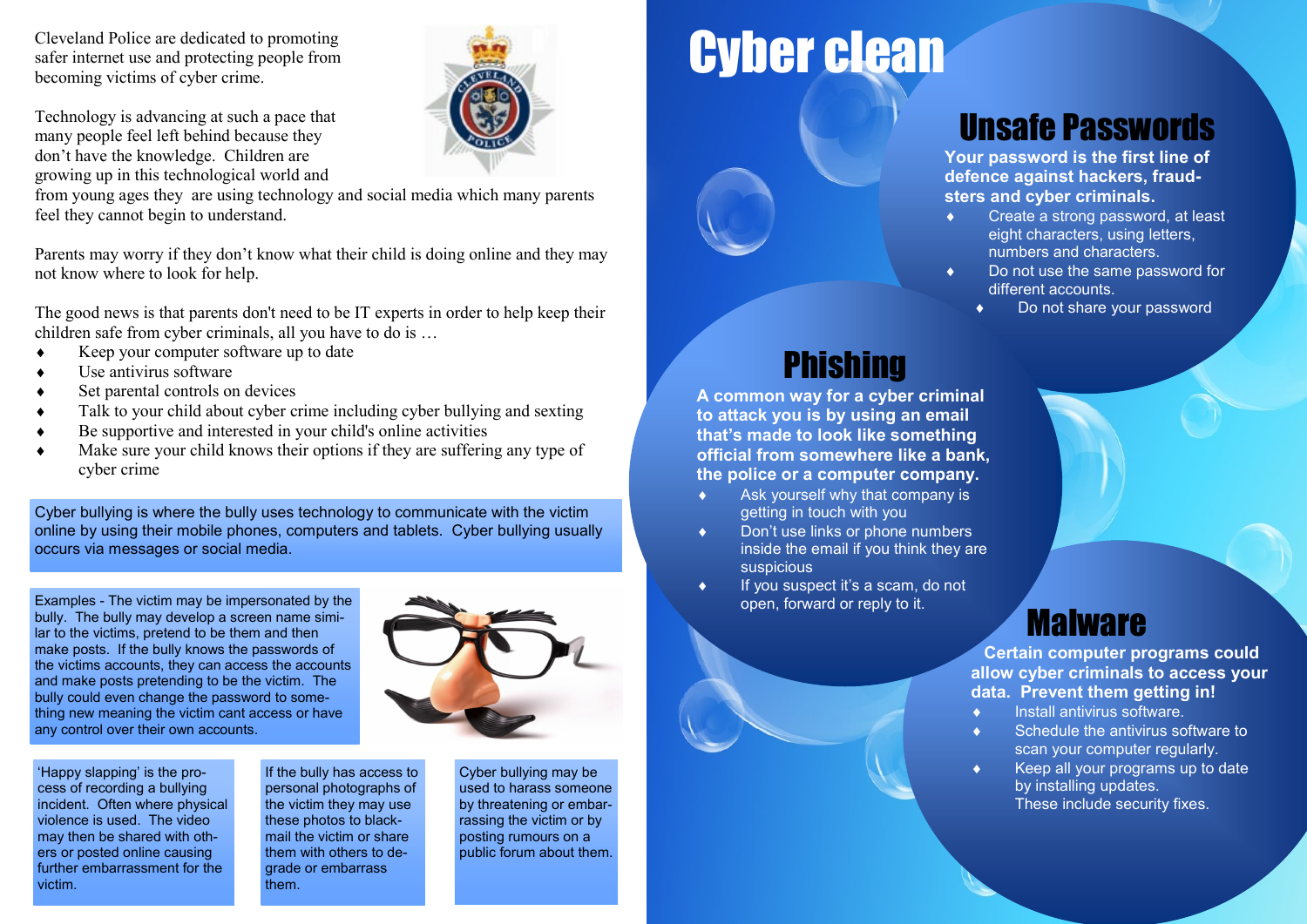# Some simple steps to stay

### **Clickjacking**

**Cybercriminals may use something like funny videos or special offers to make you click on their links which download viruses onto your device.** 

- **Think about what you're clicking on** before you do.
- $\bullet$  If it seems too good to be true, it probably is.
- $\bullet$  If the phrase doesn't seem like that person made it, consider the possibility they didn't.

#### Identity Theft

**Your personal information is big business to criminals. They could use this information to pretend to be you and make money from scams that could cost you!**

- ◆ Never share passwords.
- ◆ Don't share information which might be used for security questions like mothers maiden name or first pets name.
- Try to use online nicknames that don't share any other information

#### **Sexting - Sharing to shaming**

Sexting is when someone shares sexual, naked or semi naked images of themselves or other people.

 1 in 7 young people have taken a naked/semi naked image of themselves. Over half then shared that image with others (NSPCC).

#### **Help and guidance resources:**

- The Child Exploitation and Online Protection Centre's (CEOP) 'Play Like Share' and 'Nude Selfie' YouTube videos.
- The National Society for the Prevention of Cruelty to Children (NSPCC) 'I Saw Your Willy' YouTube video.
- Talk to your child regularly about the potential consequences of sharing sexual images and make sure they know they can turn to you if anything worries them.
- Ask them if they'd want something private shown to the world. Talk about the Granny rule - would you want your Granny to see the image you're sharing?
- If children are sending images to people they trust, they may not think there's much risk involved. Use examples of when friends or partners have had a falling-out and what might happen to the images if this happens.







#### **If your child is a victim of cyber harassment…**

- Thank them for coming to you to talk about it. Try to stay calm and reassure your child.
- Ask your child what they want to happen, don't assume they have the same objective as you.
- Engage with the school if the bullying stems from there.
- Encourage your child not to react to bullying behaviour, to remove themselves from the situation and to report the situation to an adult.
- Regularly seek updates from your child but try not to be too overbearing. Be supportive and positive to empower your child to cope with it.
- Focus on your child's strengths and achievements in order to maintain their self belief and confidence. Bullying, whether online or not, could damage their self esteem.
- Keep a record of incidents in case you need to take the matter further at a later date.
- Remember police will take the report seriously